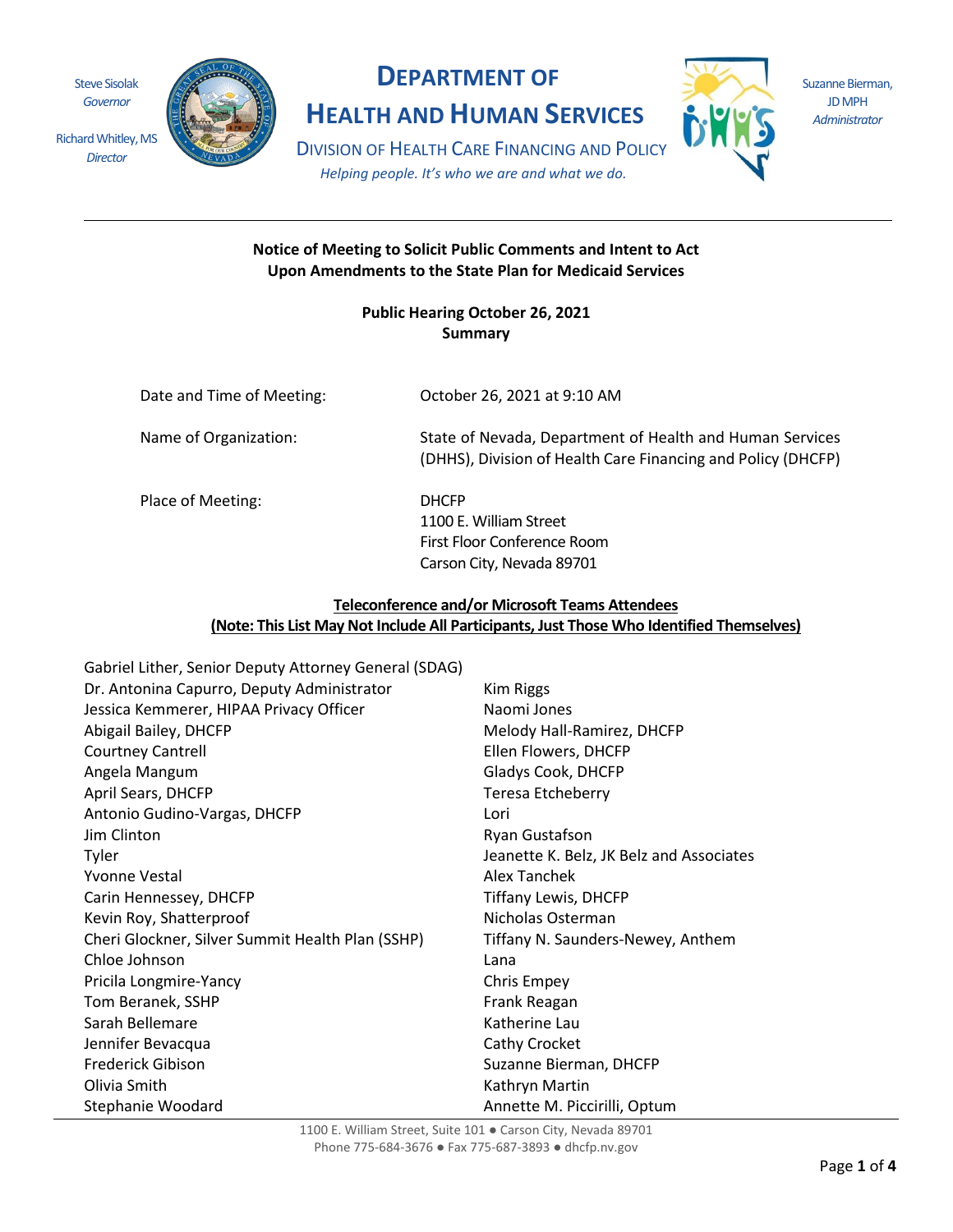Kindra Berntson, DHCFP Anya Earl Ryan A. Roa **Regina C. De Rosa** Jeffry Majeske, DHCFP Leo Magrdichian Betti Magney **Robyn Gonzalez, DHCFP** Robyn Gonzalez, DHCFP Valerie Balen, JK Belz and Associates **Rossana Dagdagan, DHCFP** Brittany Loyd **Sarah Braze** Sarah Braze Torii Hayes **Sarah Dearborn, DHCFP** Sarah Dearborn, DHCFP Jill Lecheminant, Optum Jessica Halling Scott Langevin Scott Langevin Sarah Mersereau-Adler Jason Engel Debra Sisco, DHCFP Lori Follett, DHCFP Dani Tillman Luke Lim, Anthem Sean O'Donnell Lisa Thompson, MD Serene Pack, DHCFP Jackie Shott Shanna Cobb-Adams, DHCFP Temyka Miller Kerri Korin Sheila Lambert **Adele Solomon** Beth Slamowitz, DHCFP Natasha A. Powell

Theresa Carsten, DHCFP Steve Messinger, Nevada Primary Care Association

#### **Introduction:**

Jessica Kemmerer, HIPAA Privacy Officer, DHCFP, opened the Public Hearing introducing herself, Dr. Antonina Capurro, Deputy Administrator of DHCFP and Gabe Lither, Senior Deputy Attorney General (SDAG).

Jessica Kemmerer – The notice for this public hearing was published on September 23, 2021 and revised on October 21, 2021 in accordance with 42 CFR 422.2369.

#### **1. Public Comments**

Kevin Roy, See attached written comments.

#### **2. Discussion of the 1115 Substance Use Disorder Demonstration Waiver**

#### **Subject: 1115 Substance Use Disorder (SUD) Demonstration Waiver**

Sarah Dearborn, Program Specialist, Behavioral Health, DHCFP:

In an effort to combat the ongoing opioid crisis, Centers for Medicare and Medicaid Services (CMS) created an opportunity under the Authority of Section 1115(a) of the Social Security Act (SSA) for states to demonstrate and test flexibilities to improve the continuum of care for beneficiaries with substance use disorders (SUDs) including Opioid Use Disorder (OUD). SUDs are extremely common in the United States affecting 20.3 million individuals. Per Mental Health America (MHA), in 2021 there were 206,000 adult Nevadans with a SUD within the past year. This number represents 9.0% of the population in Nevada and is higher than the national average of 7.67%. Nevada seeks to increase availability of reimbursement opportunities to expand SUD services across the care continuum. DHCFP is proposing submission of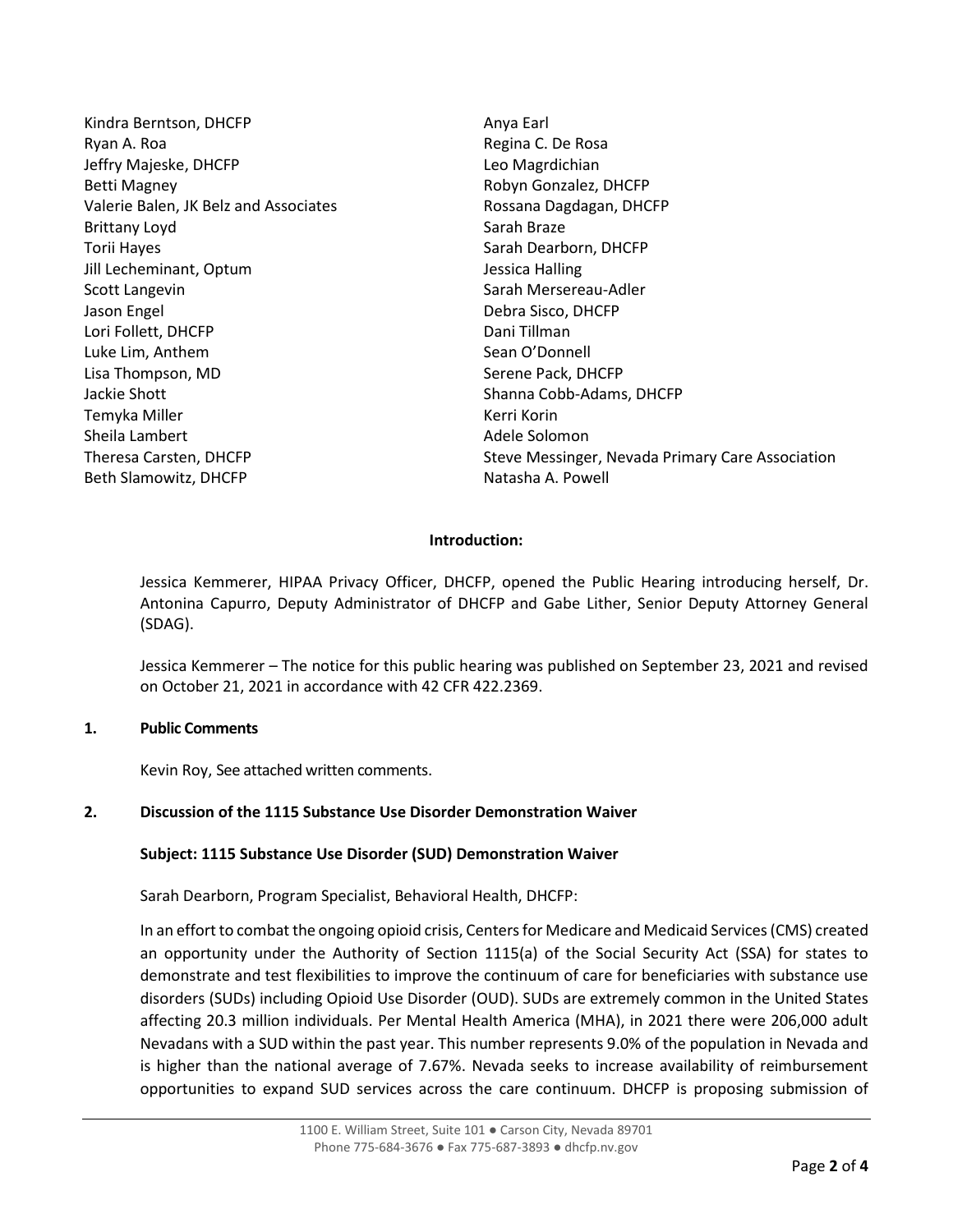Nevada's Section 1115 Demonstration Waiver application titled "Nevada's Treatment of Opioid Use Disorders (OUDs) and Substance Use Disorders (SUDs) Transformation Project". DHCFP is requesting authority from CMS for a five-year, Section 1115 Demonstration waiver to expand statewide access to comprehensive behavioral health services for the most vulnerable Nevadans, including those with OUDs and other SUDs. Specifically, DHCFP seeks a limited waiver of the federal Medicaid Institutions for Mental Diseases also known as (IMD) exclusion. This Demonstration waiver will further the objectives of Title XIX and Title XXI of the SSA by improving access to high-quality, person-centered services that produce positive health outcomes for individuals; advance innovative delivery systems and payment models to strengthen provider network capacity and drive greater value for Medicaid. The Demonstration waiver will not modify the State's current Medicaid program or Children's Health Insurance Program (CHIP) outside of the benefits and reimbursement methodologies described within this application. The Demonstration waiver will target high-risk, high-need beneficiaries requiring enhanced services to effectively support individuals with a SUD or co-occurring behavioral health disorder. Despite the number of licensed IMD providers in Nevada, access to SUD treatment services is severely limited for the uninsured, underinsured, and Medicaid beneficiaries. Nearly 86% of the potentially available residential treatment and withdrawal management beds are not eligible for Medicaid reimbursement. This is primarily due to the IMD exclusion, which prohibits federal financial participation (FFP) for medically necessary services provided in hospitals, nursing facilities, and other institutions of more than 16 beds, that are primarily engaged in providing diagnosis, treatment, or care of persons with mental diseases, including medical attention, nursing care, and related services.

Also, outlined in this application, utilizing state plan authority, the state seeks to add SUD residential and withdrawal management services consistent with American Society of Addiction Medicine (ASAM) levels of care 3.1, 3.2, 3.5, and 3.7. Clinically managed residential services will not include payment for room and board.

In 2021 the Nevada legislature passed Senate Bill 154, which directs the Department of Health and Human Services (HHS) to apply for a waiver to receive federal funding for coverage of the treatment of SUD of a person in an IMD. This bill was approved by the Governor June 4, 2021.

This proposed change affects all Medicaid-enrolled providers delivering SUD services. Those provider types (PT) include, but are not limited to: Hospital, Inpatient (PT 11), Psychiatric Hospital, Inpatient (PT 13), Physician, M.D., Osteopath, D.O., (PT 20), Advance Practice Registered Nurse, (PT 24), Nurse Midwife, (PT 74), Physician's Assistant, (PT 77), Substance Abuse Agency Model (PT 17 Specialty 215), Certified Community Behavioral Health Center (PT 17 Specialty 188).

The projected enrollment and expenditures for each demonstration year are listed on the agenda and within the application, please review for specifics. For example, during demonstration year 2023 the estimated number of members served through this Demonstration waiver are approximately 5,587 with a cost close to \$7 million dollars:

The effective date of the Demonstration waiver is January 1, 2023.

At the conclusion of Sarah Dearborn's presentation, Jessica Kemmerer asked Dr. Antonina Capurro and Gabe Lither if they had any questions or comments, they had none.

There were no public comments.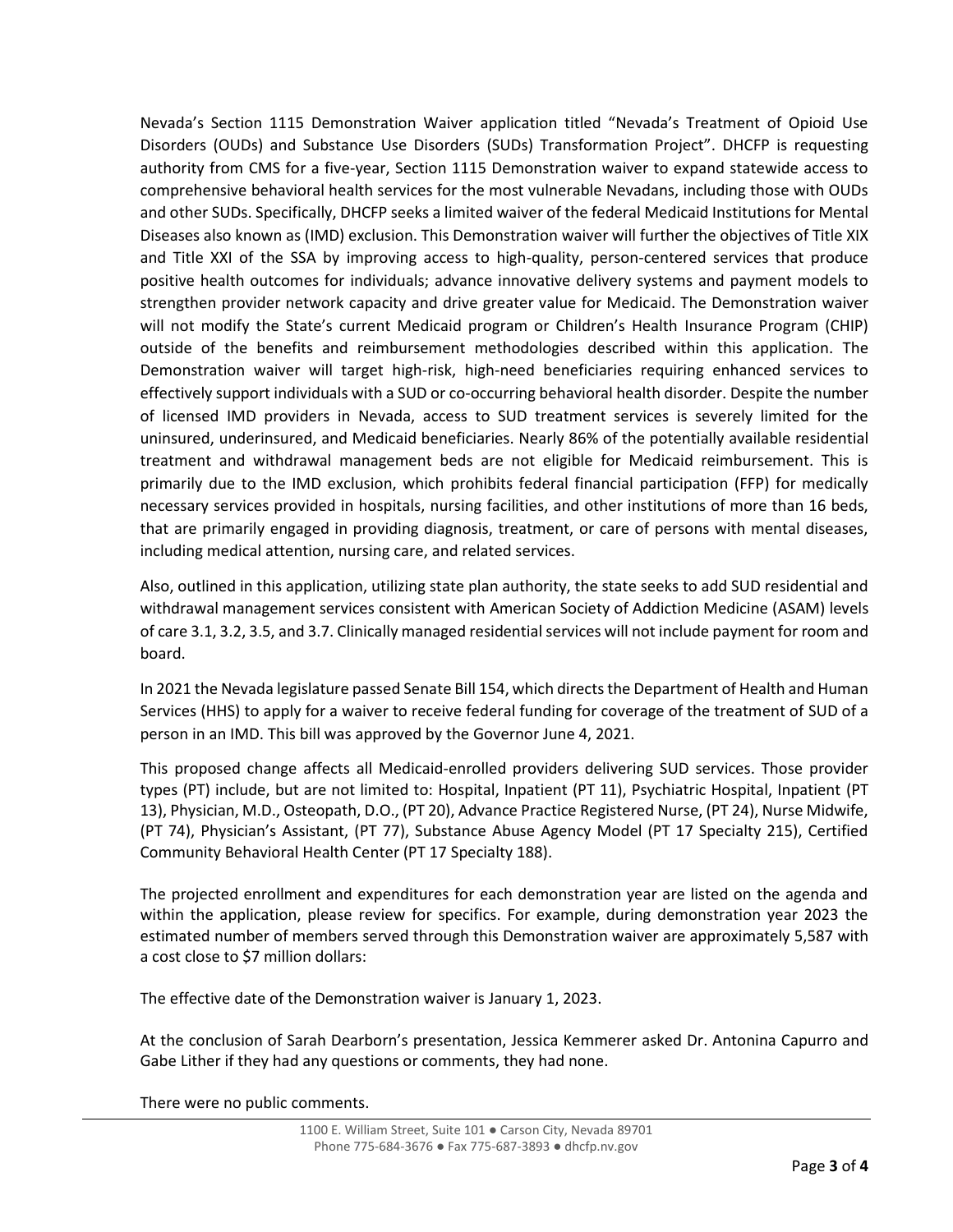Jessica Kemmerer recommended the Deputy Administrator approve the proposed changes for 1115 Substance Use Disorder Demonstration Waiver.

Dr. Capurro approved as submitted subject to any spelling and grammar checks.

Jessica Kemmerer – Closed the Public Hearing for 1115 Substance Use Disorder Demonstration Waiver.

#### **7. Adjournment**

There were no further comments and Jessica Kemmerer closed the public hearing at 9:23 AM.

*\*An Audio (CD) version of this meeting is available through the DHCFP Compliance office. For more detailed information on any of the handouts, submittals, testimony and or comments please contact Jenifer Graham at [jenifer.graham@](mailto:jenifer.graham)dhcfp.nv.gov with any questions.*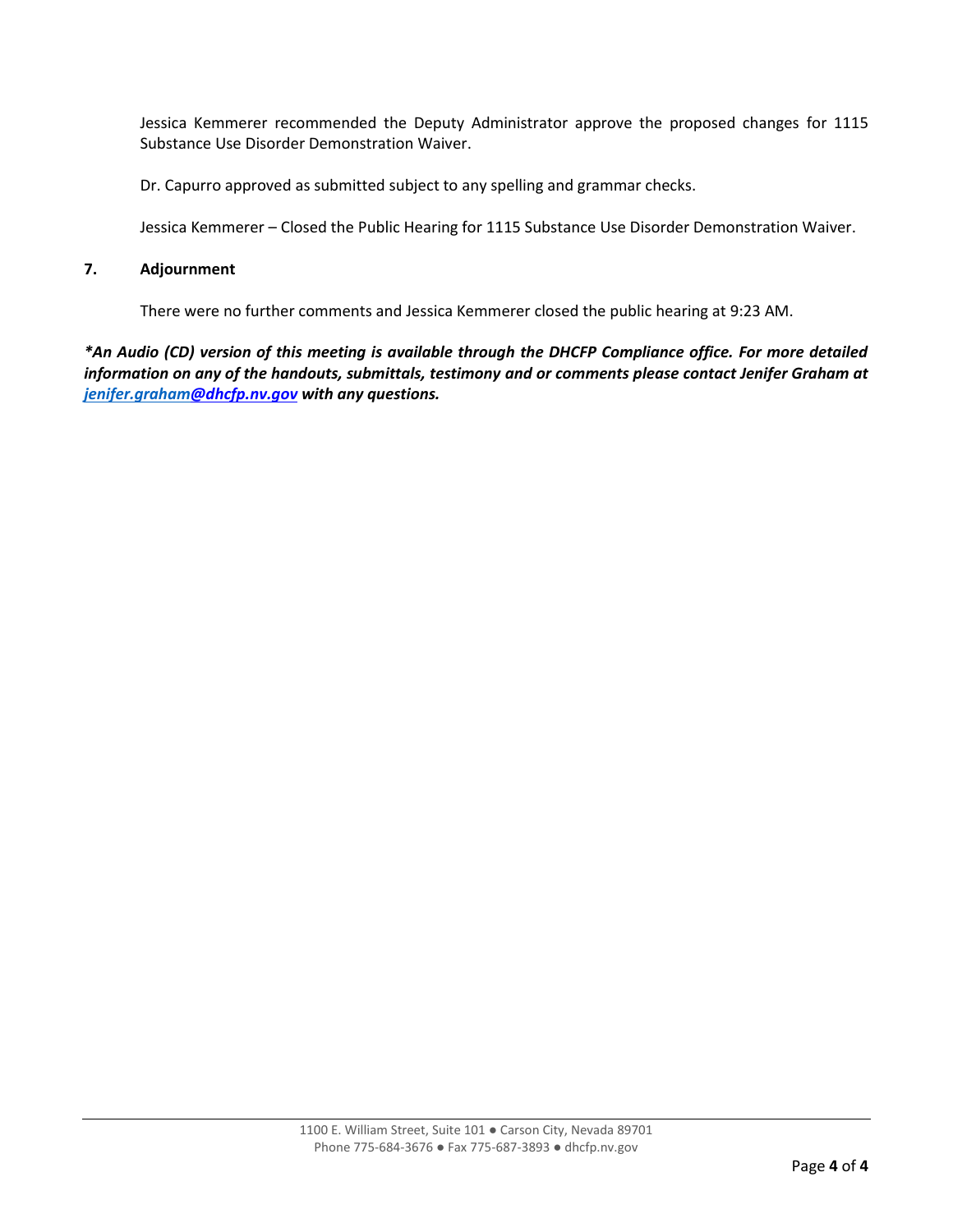Kevin Roy, Shatterproof, Chief Public Policy Officer Remarks before Nevada Medicaid 1115 Waiver Hearing October 26, 2021

Good morning. My name is Kevin Roy. Chief Public Policy Officer for Shatterproof.

Thank you for the opportunity to provide public comment on Nevada's proposed 1115 Waiver. Shatterproof is a national non-profit dedicated to reversing the addiction crisis. We are encouraged that Nevada will expand supply of residential treatment through the IMD exclusion waiver.

However, the reason for my public comment is to encourage Nevada to think beyond the residential setting for its waiver. Nevada Medicaid should consider amending its waiver to include coverage of the Collaborative Care Model (CoCM) codes to help address the addiction crisis in Nevada.

CoCM is a well-studied treatment model for the primary care setting that has shown in more than 70 randomized controlled trials to improve outcomes and to be cost-effective. CMS created codes for the model in 2016. It is a scalable way to treat addiction and mental health in the primary care setting.

- Medicaid enrollees with behavioral health conditions, including substance use disorders, account for approximately 20 percent of enrollees, but over half of Medicaid spending.
- The Collaborative Care Model is one of the very few interventions in medicine that have been shown to reduce disparities by race/ethnicity and/or socioeconomic status in patients' access to care, quality of care, and outcomes.
- Despite the evidence base, only 20 Medicaid programs are covering the codes today.

By way of further background:

- 50 percent of individuals with a mental health disorder have a comorbid substance use disorder.
- The SUMMIT Randomized Clinical Trial found that collaborative care for opioid and alcohol use disorder increased both the proportion of patients receiving evidence-based treatment and the number achieving abstinence at six months. Abstinence improved 47% over the control.
- In addition to the health benefits of collaborative care, several studies have demonstrated that it is cost- effective. Findings from the IMPACT study observed that the model was associated with substantially lower total health care costs compared to typical care – an ROI of \$6.50:1.
- We need all states to cover the codes for Medicaid. Further, states should use federal support for the SUD crisis to support adoption of the model by its primary care providers.

We encourage Nevada Medicaid to amend its waiver to include the CoCM codes to help address the addiction crisis in Nevada. The Collaborative Care Model addresses SUD in an early stage, with the expectation that it will prevent some from needing residential treatment. The State of Texas recently enacted legislation to cover the codes for its Medicaid program. Texas's Legislative Budget Board found that the costs to cover the codes were offset by decreased costs related to reduced hospitalizations and utilization of other services.

In summary, CoCM would enhance this waiver by enabling care and treatment for some SUD patients prior to the need for an IMD. Thank you for your kind attention to these remarks. I will be happy to answer any questions.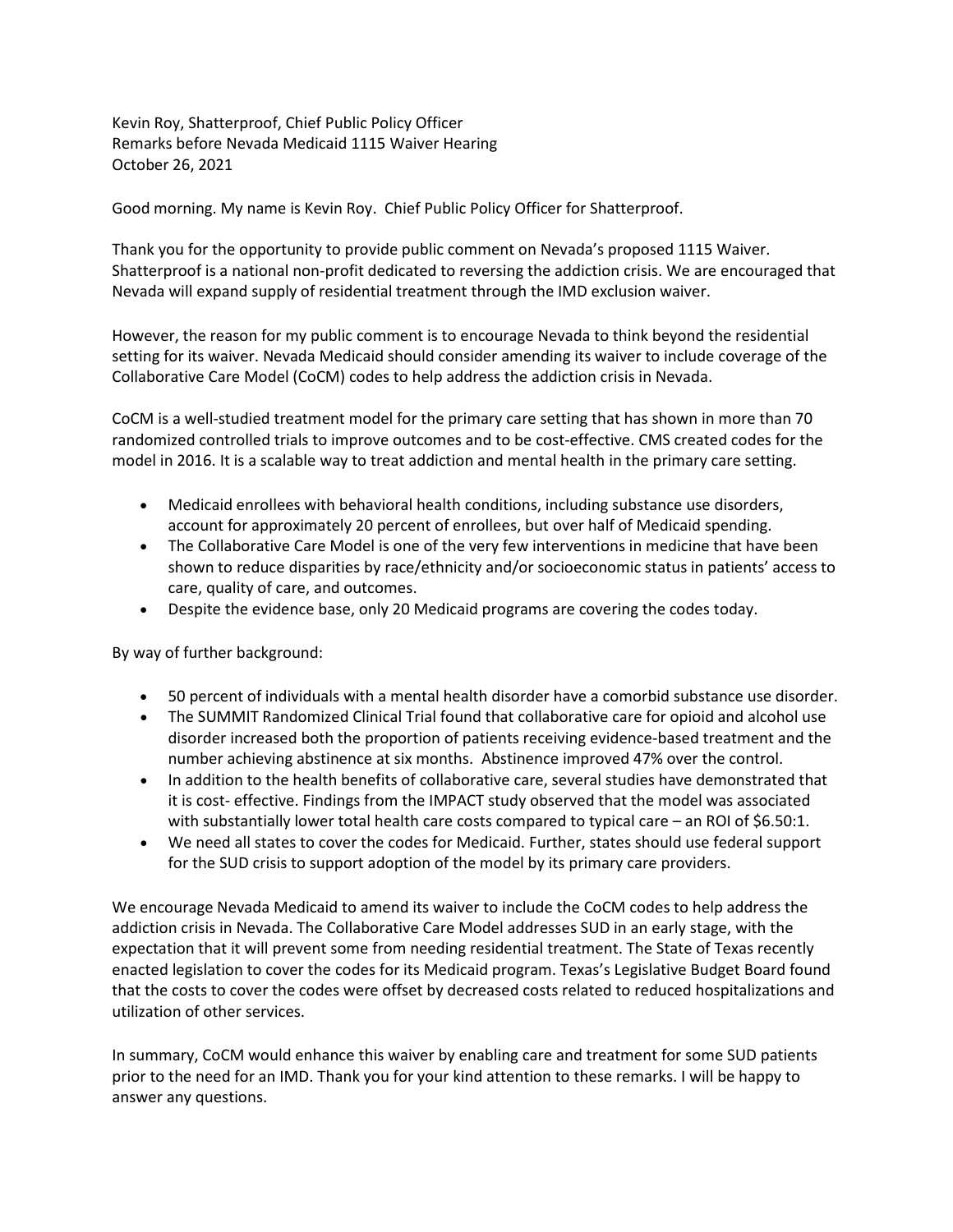# Mental Health and Addiction Treatment in Primary Care Collaborative Care Model

## What is it?

The collaborative care model (CoCM) integrates behavioral health care into the medical care system to help increase access to evidencebased treatment for addiction.

CoCM uses a team-based approach that includes a primary care provider, care management staff, and a specialty addiction or psychiatric consultant.

CoCM has been proven efective in over 80 clinical trials, demonstrating increases in both the proportion of patients receiving evidence-based treatment and the number achieving abstinence at six months.

With 80& of patients receiving or seeking to receive behavioral healthcare from their primary care practice, this model allows patients to bridge the gap for addiction treatment services with their most common point of contact – their primary care provider.



## Cost-savings

Medicaid enrollees with behavioral health conditions make up approximately 20% of enrollees but over 50% of Medicaid spending. CoCM has been proven to reduce overall costs for Medicaid enrollees.

Among patients with co-morbid conditions, an estimated 9%-17% of costs could be saved by integrating medical and behavioral care – potentially saving between \$38 and \$68 billion.

(Millman 2017)

## <del>shatter</del>proof.